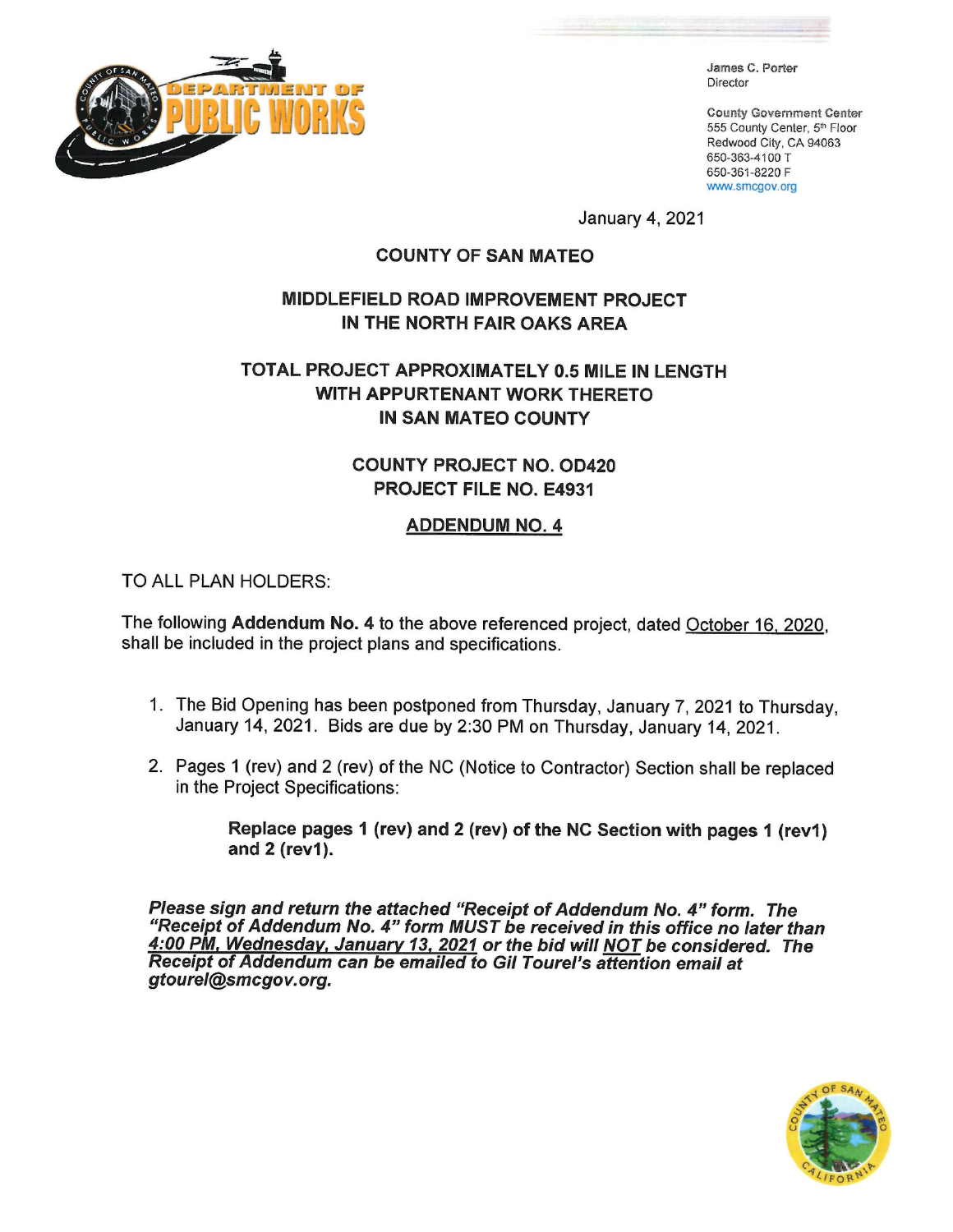To All Plan Holders **Middlefield Road Improvement Project** Addendum No. 4 **January 4, 2021** 

Page 2

If you have any questions or require additional information, please contact Monika Raman, Carter Choi, or Gil Tourel of our office at (650) 363-4100. They can also be reached by e-mail at:

> mraman@smcgov.org cchoi@smcgov.org gtourel@smcgov.org

> > Very truly yours,

James C. Porter **Director of Public Works** 

JCP:AMS:GT:CC:MR

F:\Users\design\C3D\E4931000\_Middlefield Rd\Bid Process\Addendums (OD420)\Addendum No.4\Addendum No.4 Cover Letter.doc

- Encl.- "Receipt of Addendum No. 4" Form Revised Pages 1 (rev1) and 2 (rev1) of the NC (Notice to Contractor) Section
- Ann M. Stillman, Deputy Director, Engineering and Resource Protection CC: Gil Tourel, Principal Civil Engineer, Engineering and Construction Carter Choi, Senior Civil Engineer, Project Development and Design Monika Raman, Associate Civil Engineer, Project Development and Design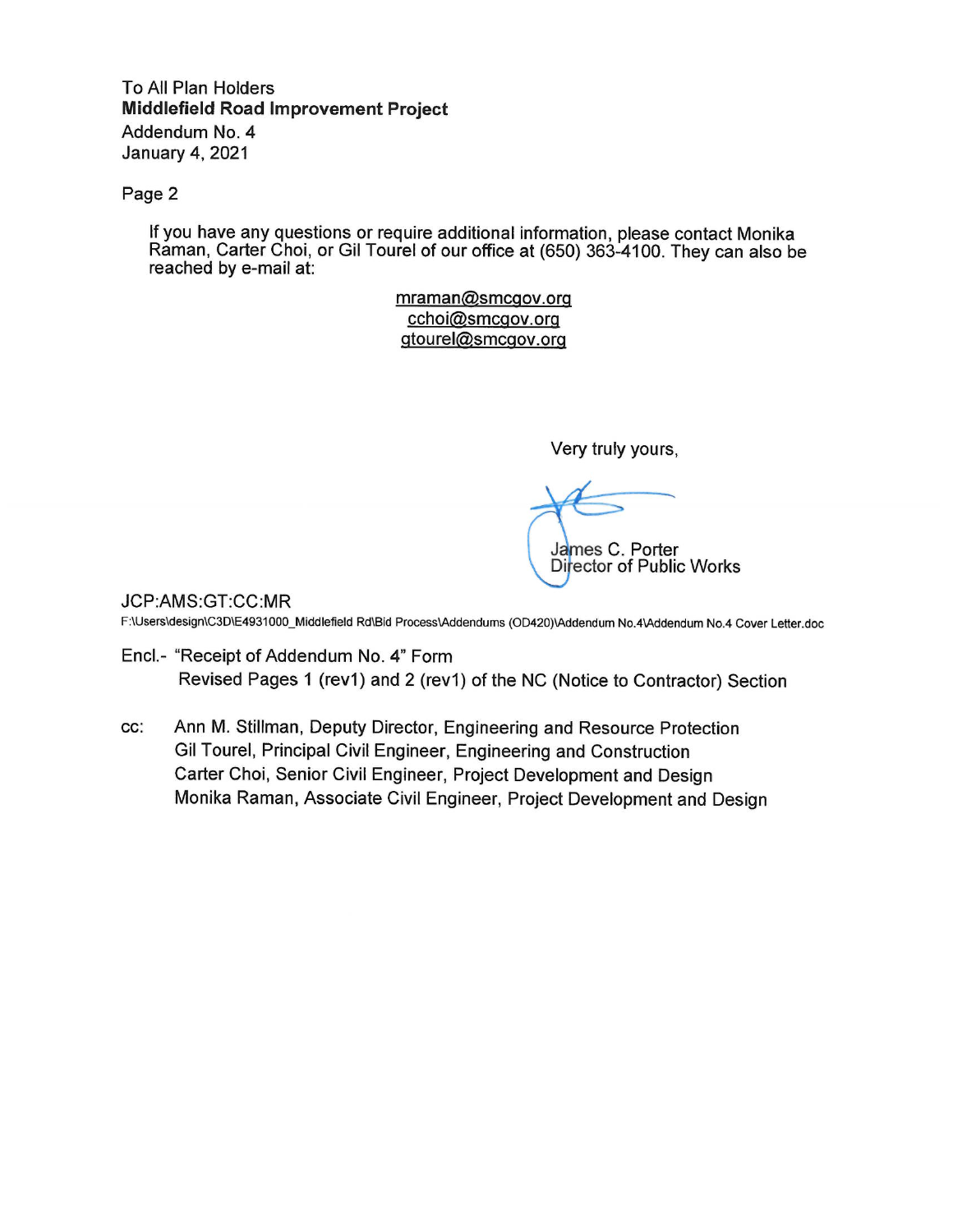

James C. Porter Director

**County Government Center** 555 County Center, 5<sup>th</sup> Floor Redwood City, CA 94063 650-363-4100 T 650-361-8220 F

www.smcgov.org

January 4, 2021

#### **COUNTY OF SAN MATEO**

#### **MIDDLEFIELD ROAD IMPROVEMENT PROJECT IN THE NORTH FAIR OAKS AREA**

### **TOTAL PROJECT APPROXIMATELY 0.5 MILE IN LENGTH WITH APPURTENANT WORK THERETO IN SAN MATEO COUNTY**

### **COUNTY PROJECT NO. OD420 PROJECT FILE NO. E4931**

#### **RECEIPT OF ADDENDUM NO. 4**

I, \_\_\_\_\_\_\_\_\_\_\_\_\_\_\_\_\_\_\_\_\_\_\_\_\_\_\_\_\_\_\_\_\_\_\_\_\_\_\_\_\_\_\_\_\_\_\_\_\_\_\_\_\_\_\_, an

authorized representative for

\_\_\_\_\_\_\_\_\_\_\_\_\_\_\_\_\_\_\_\_\_\_\_\_\_\_\_\_\_\_\_\_\_\_\_\_\_\_\_\_\_\_\_\_\_\_\_\_\_\_\_\_\_\_\_\_\_\_\_\_, have received

**Addendum No. 4** for the Middlefield Road Improvement Project from an authorized representative of the County of San Mateo, to be included in the Specifications for the above referenced project.

This form must be signed and received in the offices of the County of San Mateo, Department of Public Works *no later than* **4:00 PM, January 13, 2021.**

"Contractor"

\_\_\_\_\_\_\_\_\_\_\_\_\_\_\_\_\_\_\_\_\_\_\_\_\_\_\_\_\_\_\_\_\_\_\_\_\_\_\_\_ (Print)

\_\_\_\_\_\_\_\_\_\_\_\_\_\_\_\_\_\_\_\_\_\_\_\_\_\_\_\_\_\_\_\_\_\_\_\_\_\_\_\_ (Signature)

> \_\_\_\_\_\_\_\_\_\_\_\_\_\_\_\_\_\_\_\_ (Date)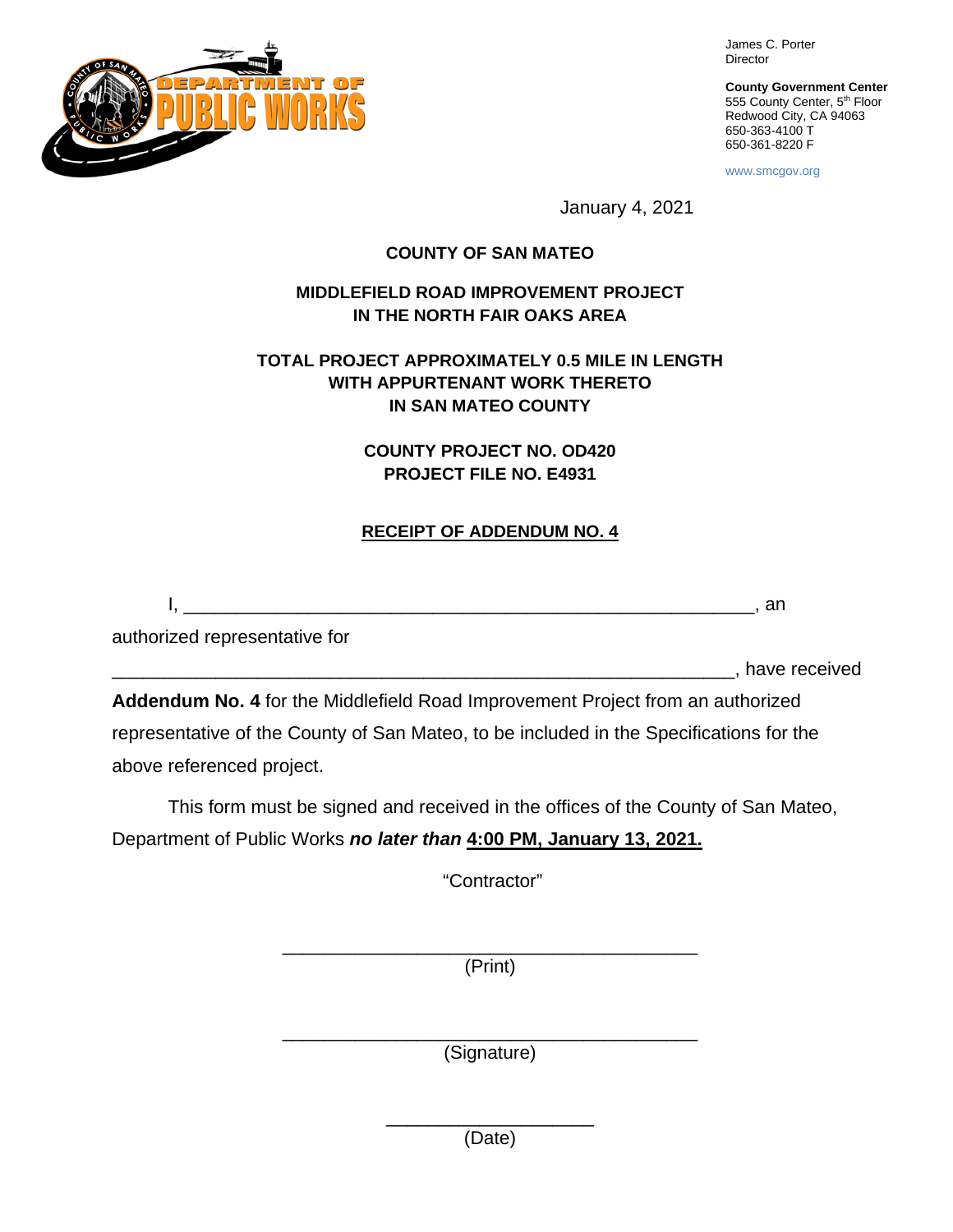# **COUNTY OF SAN MATEO STATE OF CALIFORNIA NOTICE TO CONTRACTORS**

#### **NOTICE IS HEREBY GIVEN,** that

Sealed bids will be received either by mail to the office of the County Manager/Clerk of the Board of Supervisors, or hand-delivered within one half (1/2) hour prior to the bid opening to the main public entrance of the Hall of Justice and Records, 400 County Center, Redwood City, California, 94063 until the hour of

# **2:30 p.m., Thursday, January 14, 2021**

which all bids (mailed in or hand-delivered) will then be transmitted to the main public entrance of the Hall of Justice and Records at 400 County Center, Redwood City, where the bids will be publicly opened and read aloud for the following project in accordance with the specifications therefore and to which special reference is made as follows:

#### **MIDDLEFIELD ROAD IMPROVEMENT PROJECT IN THE NORTH FAIR OAKS AREA**

#### **TOTAL PROJECT APPROXIMATELY 0.5 MILE IN LENGTH WITH APPURTENANT WORK THERETO IN SAN MATEO COUNTY**

#### **COUNTY PROJECT NO. OD420 PROJECT FILE NO. E4931**

Bids are required for the entire work described herein.

**Bidders are further advised of the following:** 

- **(1) Contractor should be placed on a Plan Holders List for bidding. To be placed on the Plan Holders List, the Contractor shall either:** 
	- **a. Purchase Plans and Specifications, including forms of proposal and contract, from the County of San Mateo Department of Public Works. When purchasing by phone (650-363-4100), please send check to 555 County Center, 5th Floor, Redwood City, CA 94063; OR**
	- **b. Complete and sign the Plan Holder's Affidavit by using the link below and you will receive a separate link for downloading an electronic copy of the Plans and**